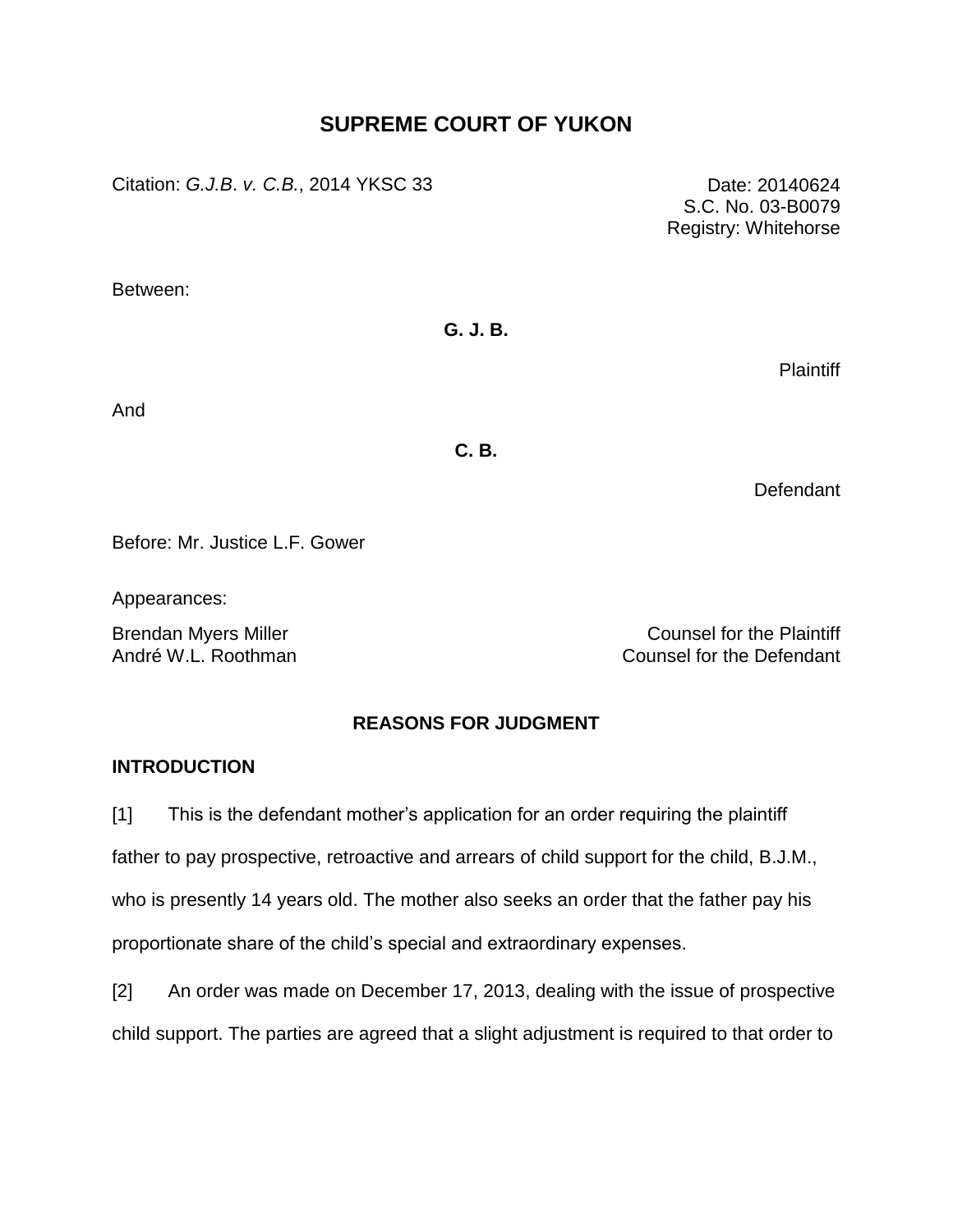reflect the most current information on the father's gross annual income, which according to his recently filed 2013 tax return was \$66,887.

- [3] I understood the parties to frame the issues as follows:
	- 1) What is the amount of prospective child support payable?
	- 2) What is the amount of retroactive child support payable?
	- 3) Should the father receive a credit to reflect the fact that the child shared his residence equally between the parties for the months of February through July 2013?
	- 4) Should the father pay for any arrears of special or extraordinary expenses?
	- 5) Should the father pay for any other arrears?

## **FINDINGS OF FACT**

[4] The parties were involved in a common-law relationship from about the summer of 1998 until about June 2000. The child was born on July 5, 1999. Although the father is ordinarily resident in the Yukon, he temporarily relocated to North Vancouver, British Columbia, in about November 2002, and periodically is required to work outside the Yukon as a heavy equipment operator.

[5] I find as a fact that in late 2000 the father agreed to pay child support of \$454 per month, based on his then annual income of \$53,000, pursuant to the *Child Support Guidelines*. He further agreed to pay 50% of the child's special or extraordinary expenses. The uncontested allegation of the mother is that these payments commenced January 1, 2001.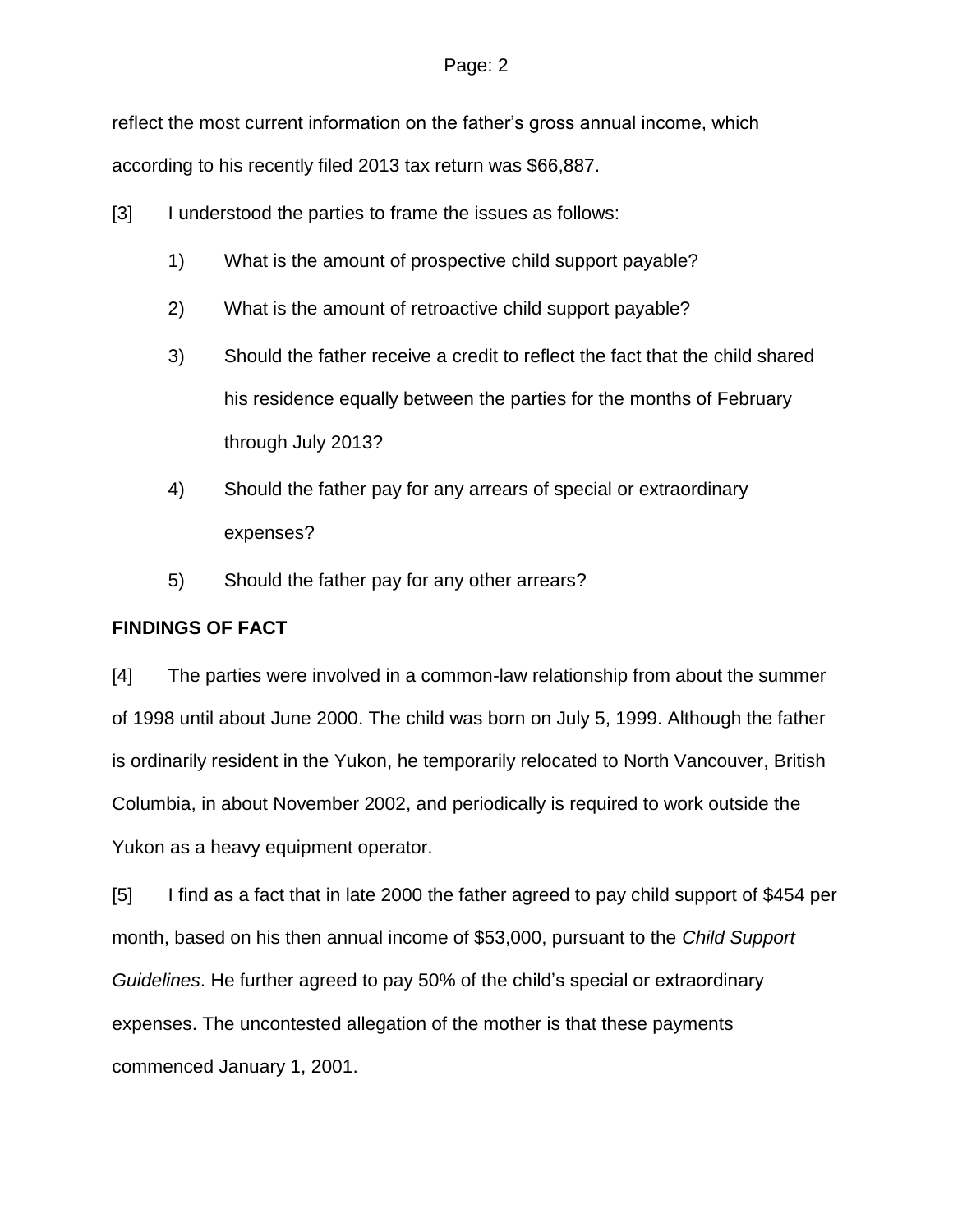[6] The father commenced the present action by filing a Writ of Summons on December 10, 2003, seeking joint custody and specified access. At para. 16 of the Writ, the father pled:

> "The Plaintiff has been paying child support in the amount of \$454 per month since Separation pursuant to the *Child Support Guidelines* and his gross annual income."

[7] On March 31, 2004, I made an order that the parties would share interim joint custody of the child and that the child would reside primarily with the mother. The father was granted specified access. As the parties chose not to deal with the issue of child support at that time, the order was silent in that regard.

[8] The father eventually fell behind in his child support payments. Beginning May 1, 2003, the mother began to keep a handwritten record of the child support arrears. In her affidavit # 3, the mother attached a copy of her "original handwritten notes" of the arrears as an exhibit. In her affidavit # 1, she attached as an exhibit a transcribed typewritten version of these notes. In the father's affidavit # 5, he alleged making "numerous" cash support payments, as well as payment for half of the cost of two summer camps, which the mother's list did not include. In her responsive affidavit #2, the mother attached as an exhibit a revised typewritten record of the child support arrears, identifying those payments which were made in cash and correcting what she described as her "oversight" regarding the summer camp payments. In his affidavit #6, the father challenged the mother's veracity regarding the amendment to the record of arrears and questioned the absence of handwritten notes. Apparently in response to this challenge, the mother filed her affidavit # 3, with a copy of her original notes attached.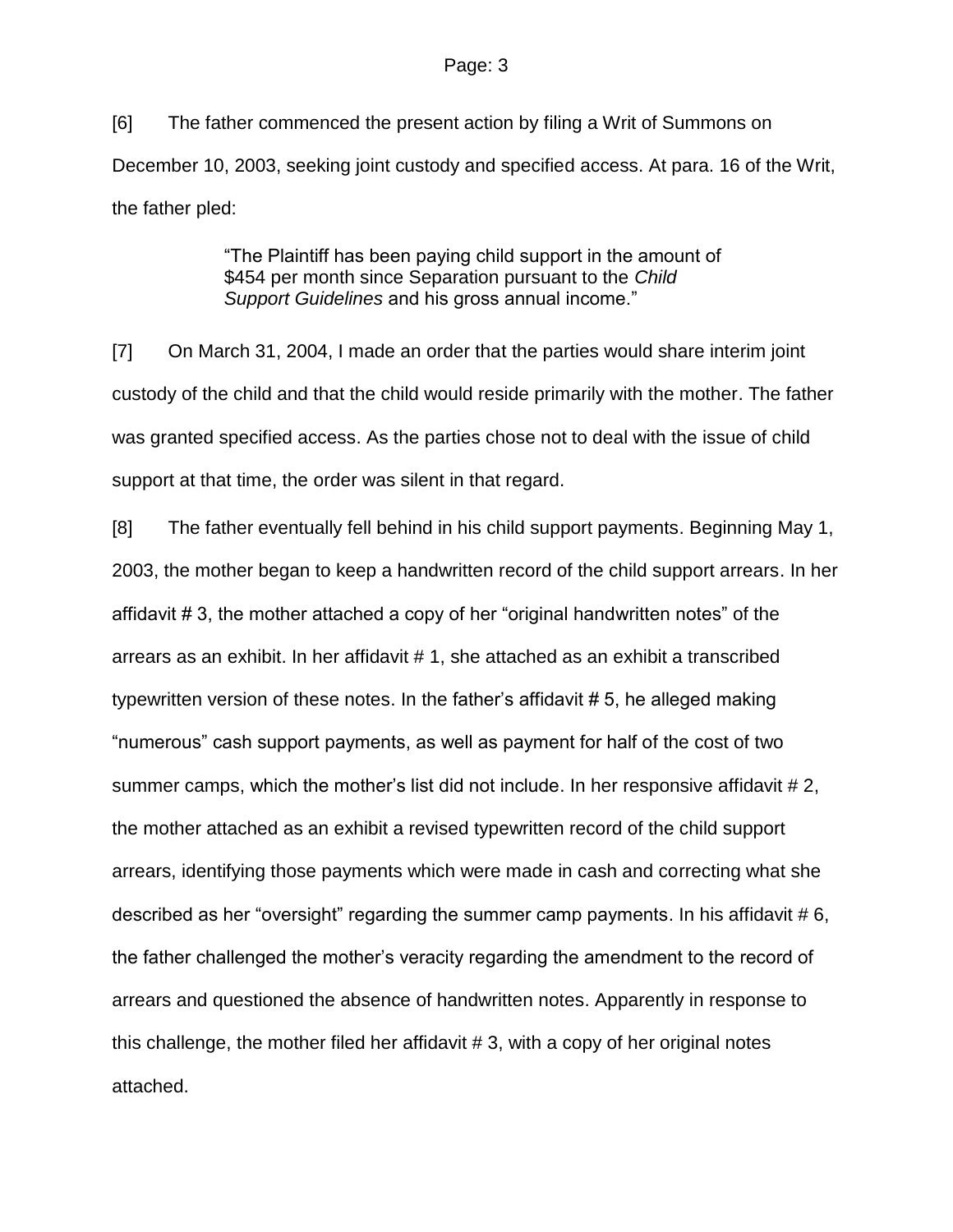[9] The mother's affidavit # 3 was filed after the case management deadline for the filing of materials, which I previously directed to be April 30, 2014. Further, the mother's counsel informed me at this hearing that he had delivered a copy to the father, when the father attended that counsel's office. Accordingly, the mother's counsel did not feel it was necessary to provide a copy of the affidavit to the father's counsel, who practices in Calgary, Alberta. Thus, when we started the hearing, the father's counsel objected to the admissibility of the affidavit. However, I directed that a copy be faxed to him and adjourned the hearing briefly to give the father's counsel an opportunity to read it. When we resumed the hearing, I did not understand the father's counsel to continue with his objection to the admissibility of the affidavit.

[10] Having said that, the father's counsel nevertheless made submissions challenging the veracity of the mother's handwritten record of arrears. As I understood him, he argued that there was no evidence as to when the record was actually made. He also questioned why it was produced so late in the litigation. Finally, he seemed to question the mother's ability to recall which payments were made in cash so long after the fact. I note that in the mother's handwritten record, the word "cash" is written or printed beside some of the entries.

[11] Indeed, the father's counsel went so far as to say that the mother initially 'denied' having received any cash payments, and only changed her evidence in this regard in response to the father's affidavit #5. I reject this submission. The mother made no such denial of cash payments.

[12] There are, however, clearly conflicts in the evidence between the parties in several other important respects. In the absence of cross-examination and/or other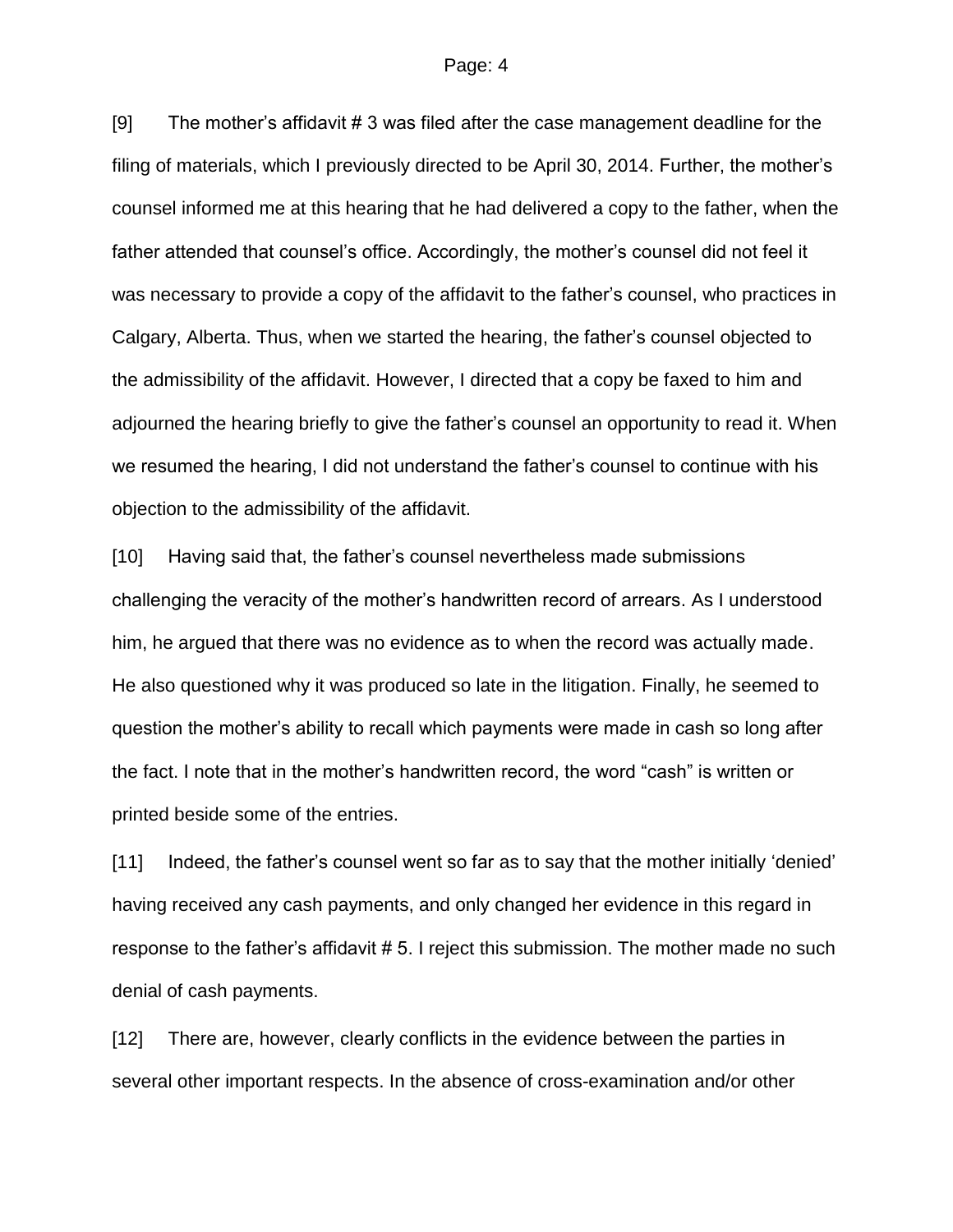independent evidence, this has made it difficult to make findings of fact in certain respects.

[13] I also bear in mind that the father's counsel received the mother's affidavit # 3 at the last minute, and that the father has not had an opportunity to respond to it. Nevertheless, viewing the evidence on this application as a whole, including the general consistency between the three versions of the record of arrears, I am left with no reason to question the mother's truthfulness when she affirmed that the document attached as an exhibit to her affidavit # 3 was a copy of her "original handwritten notes".

[14] The upshot is that, as of December 1, 2013, the mother claimed total arrears of \$32,824.50, plus certain special or extraordinary expenses, which I will deal with separately. These arrears are all based on the previous agreement that the father would pay child support of \$454 per month plus 50% of the special or extraordinary expenses.

[15] There is a genuine dispute between the parties as to their communications about the occasions when the father failed to pay child support over the years. In his affidavit # 5, the father deposed that he paid the mother "as [he] was able". While his counsel submitted that there was effectively an agreement between the parties in this regard, the mother vehemently denies that suggestion. Indeed, in his affidavit # 5, the father refers to what he says was a specific agreement to waive unpaid child support after a meeting between the two of them at a restaurant in 2009. After that meeting, he said the mother "was happy with the amount of support I was giving her", meaning that the mother had agreed to waive certain payments which were missed. Once more, this interpretation was denied by the mother in her affidavit # 2. Rather, what the mother generally alleges is that the father continually promised to make good on the arrears,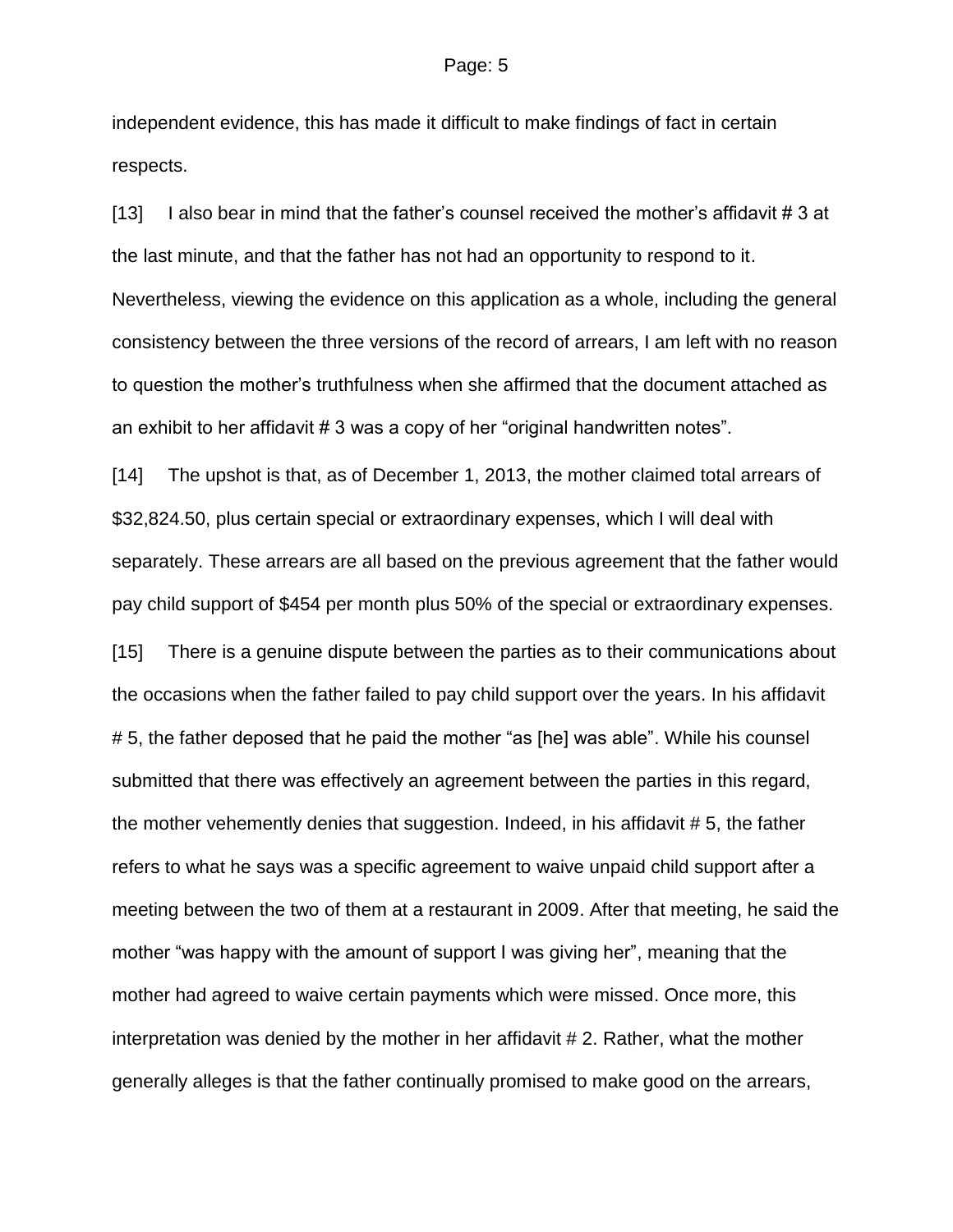but failed to do so. There is no further evidence from the father on this issue in his affidavit # 6.

[16] Once again, taking all of the evidence into account, I find as a fact that the parties made an oral agreement in late 2000 that the father would pay \$454 per month in child support, based on his then gross annual income of \$53,000. Payments commenced January 1, 2001 and continued for approximately 3 years through to the filing of the Writ of Summons by the father on December 10, 2003. Further, as the mother's record of arrears begins on May 1, 2003, and shows arrears at that time of only \$229, it would seem that the father had been relatively up-to-date with his payments to that point. Further, the mother continually recorded the sum of "\$454" as the amount owing from the father on the first day of each month thereafter, through to and including December 1, 2013. As I am satisfied that the record is genuine, it therefore reflects the fact that there was no waiver or reduction of monthly child support by the mother at any time following the initial oral agreement. As for the communications between the parties over the years about the unpaid child support, I also find as a fact that the mother agreed to wait for the father to catch up on the arrears, as he promised, but that she never agreed to a waiver or reduction of child support.

[17] I further find as a fact that the cash payments made by the father have been accurately recorded by the mother in the record of arrears. Therefore, I am not prepared to credit the father for any *additional* cash payments, which he admits he cannot prove in any event.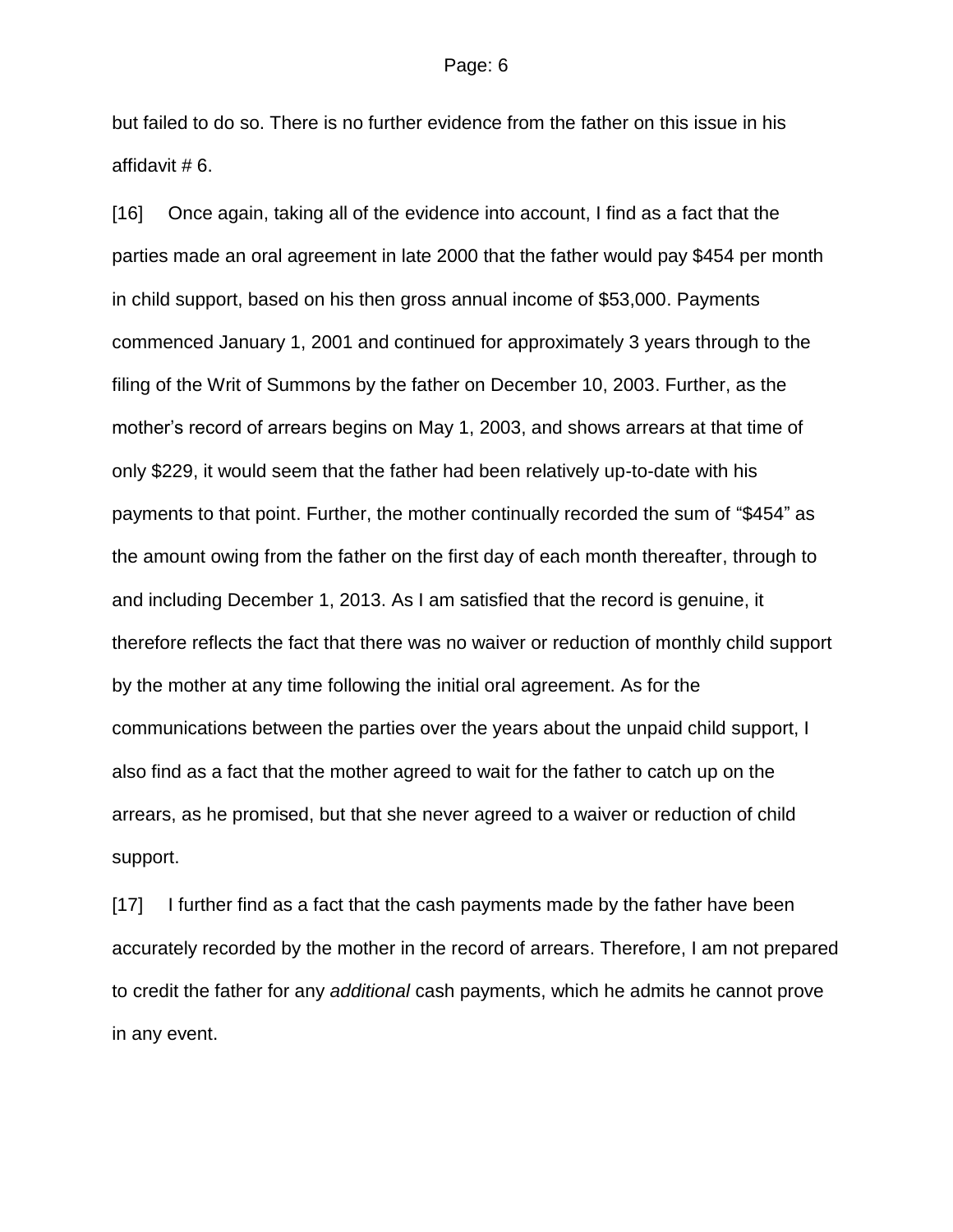[18] In his affidavit # 5, the father deposed that he had significant financial difficulties from the summer of 2006 until sometime in 2011. The mother took no issue with these allegations, either in her subsequent affidavits or through her counsel's submissions. Therefore, I am prepared to accept this evidence. In the summer of 2006, the father was unable to work due to medical reasons, and was unable to pay the mother full child support. He tried to keep up as best he could until the summer of 2007, but was facing severe financial hardship and credit problems due to his employability. In December 2008, the father returned to the Yukon from British Columbia to help his mother take care of his father (the "grandfather"), who had suffered a stroke in 2007 and was beginning to suffer from dementia. In 2009, the father claimed compassionate Employment Insurance, as he was helping with the grandfather's deteriorating health. The grandfather died on April 15, 2009. In the same year, the father also lost a nephew and brother. The father spent the balance of 2009 clearing his father's acreage in order to sell the property for his mother. The father then met his current wife and started a relationship in 2010. When his first child was born from that relationship in 2011, the father was still struggling to get back on his feet financially.

[19] Some of this evidence is corroborated by the uncontested financial information provided by the father as to his gross annual incomes between 2009 and 2012, which were as follows:

- 2009: \$12,686
- 2010: \$51,762
- 2011: \$18,052
- 2012: \$56,301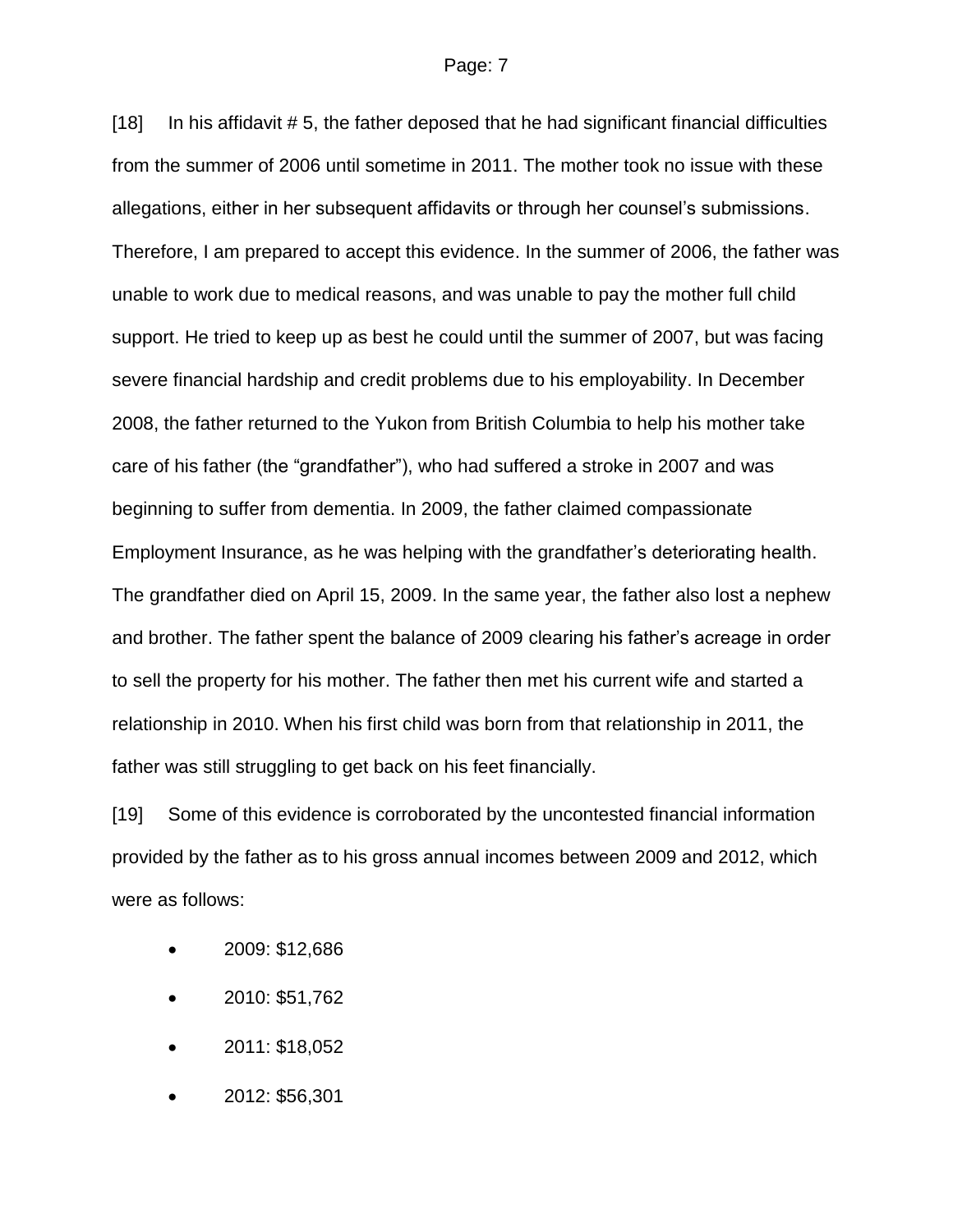[20] The father did not provide this Court with financial information for any of the years prior to 2009.

[21] In January 2013, the mother retained legal counsel to pursue the unpaid child support. In her affidavit # 3, she attached as an exhibit an email to her counsel dated January 15, 2013 indicating that she had spoken with the father and told him that she was working on "the papers for support payment" [as written] and that she required the last three years of tax returns from the father. However, it would appear that the mother then put the issue of unpaid child support on hold for the next several months, as the child began to reside equally between the respective residences of the parties from February through to and including July 2013.

[22] The child then returned to the mother's home as his primary residence in August 2013. Also in that month, the father's counsel admits that he received effective notice from the mother's counsel that the mother was intending to pursue the unpaid child support.

[23] There is a further conflict in the evidence as to whether there was an agreement between the parties to waive payment of child support by the father for the time period when the child was residing equally with each of them. I do not have to resolve this conflict, as fairness compels me to credit the father for this time in any event. The practice in the Yukon, pursuant to s. 9 of the *Child Support Guidelines*, in a shared custody situation, is that the parties compare their respective gross annual incomes and determine the notional table amount of child support each would pay to the other. The higher income earner then pays the difference to the lower income earner. However, since there was no court application by either party, nor any agreement on the point, I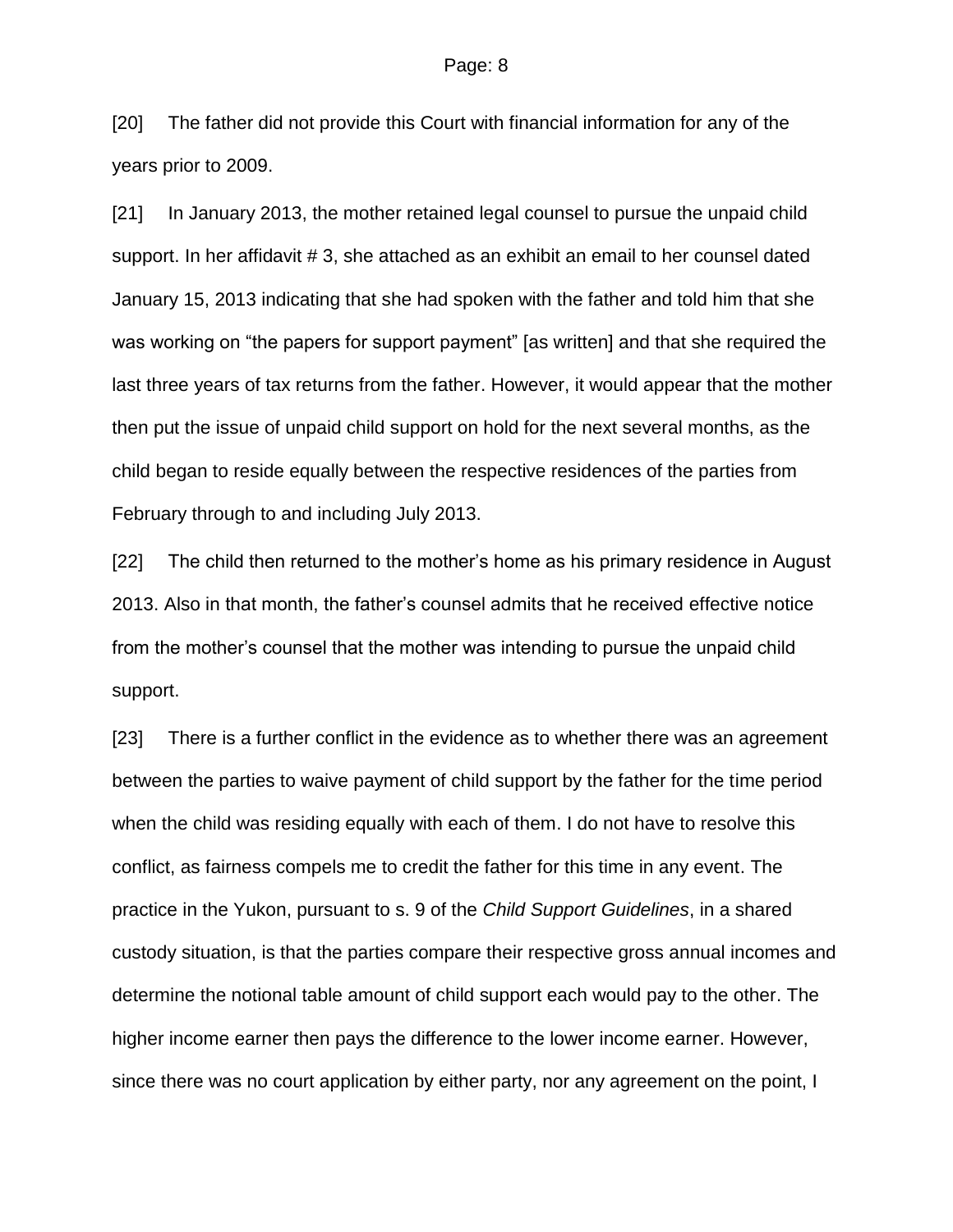am prepared to resolve this issue by simply crediting the father by way of a waiver of any child support payable over that period and not concern myself with the mother's salary.

[24] On October 8, 2013, the mother filed her original notice of application seeking recovery of the unpaid child support, which gave rise to this hearing.

### **ANALYSIS**

## **1. Prospective Child Support?**

[25] As I noted above, the father's gross annual income for 2013 was \$66,887. According to the *Child Support Guidelines*, the monthly child support payable for that amount (rounded up to \$66,900) is \$620. Therefore, my order of December 17, 2013 should be amended accordingly. In my view, that amendment should be retroactive to January 1, 2014.

## **2. "Retroactive" Child Support?**

[26] With respect, I believe the parties may have misconceived this issue to some extent. Counsel for each of the parties has relied on the leading case in this area, *D.B.S. v. S.R.G.*, 2006 SCC 37. However, that case makes a clear distinction between the factors which are to apply to the payment of retroactive child support, and those applying to the payment of accumulated arrears (para. 98). Nevertheless, counsel relied upon *D.B.S.* to deal with both retroactive child support and arrears. As I will indicate later, different principles apply to the question of rescinding arrears.

[27] The classic situation referred to in *D.B.S.* is where a payor parent is obliged to pay child support in an amount set out in an agreement or a court order, based on their then gross annual income, and then the income of the payor parent subsequently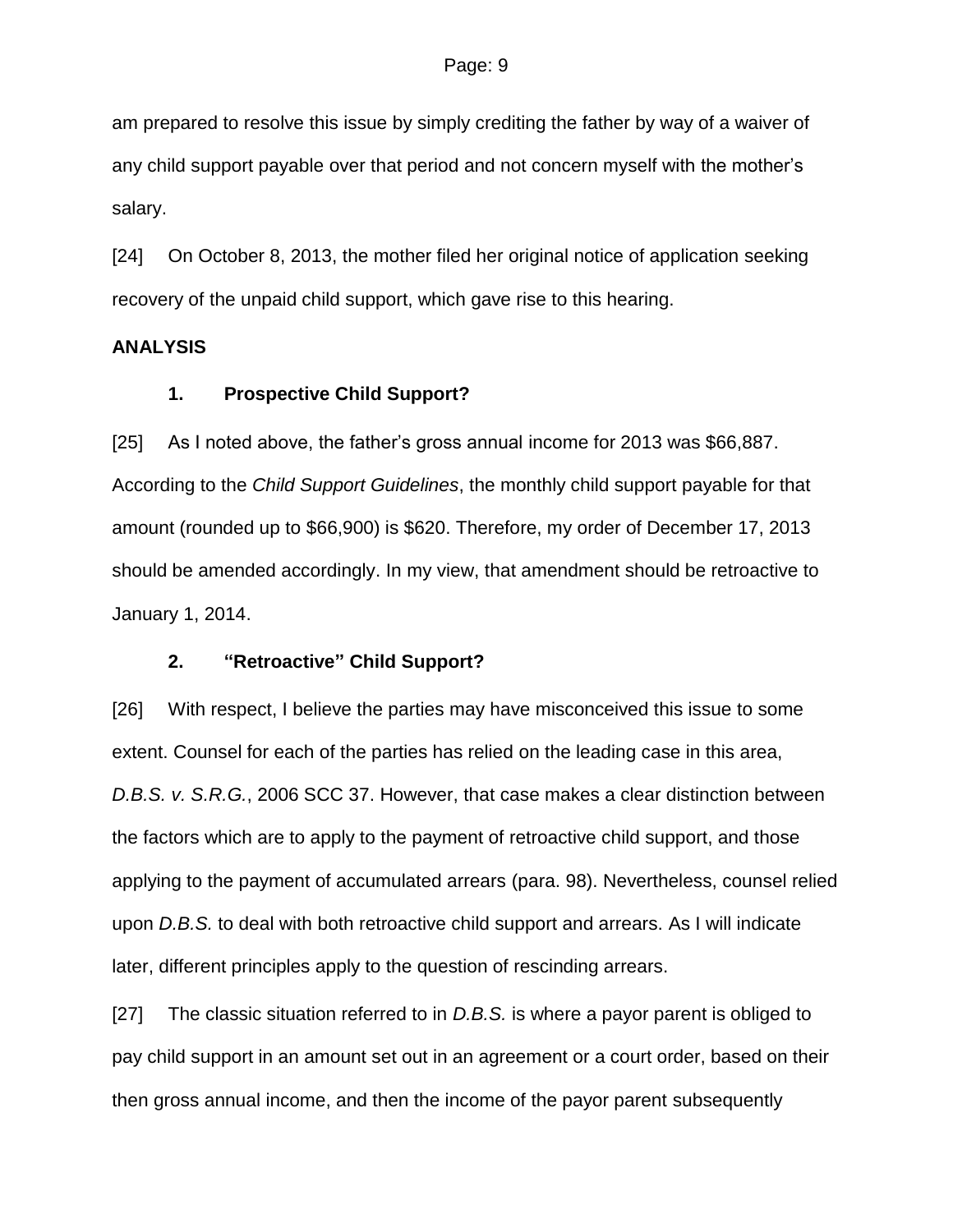increases without the knowledge of the recipient parent. If the recipient parent later discovers this increase in income, they can pursue the payor parent for the retroactive increase in the monthly amount which should have been paid in the intervening months or years. However, in the case at bar, there were at least three years, 2009, 2010 and 2011, where the father earned *less* than the \$53,000 upon which the original child support amount of \$454 monthly was based. Admittedly, in 2012 and 2013, the father has earned more than \$53,000, and for those years there is a genuinely arguable claim for retroactive child support which ought to have been paid, over and above the previously agreed-upon amount of \$454.

[28] In his written argument, the father's counsel submitted that "looking at the facts of this case", and applying the "holistic approach" as per *D.B.S.* (para. 99), this is not a case "where arrears should be awarded." With respect, this is where the confusion begins. This case is not about 'awarding arrears'. Rather, the arrears have continued to accumulate since 2003, as neither party has applied to have them rescinded, suspended or otherwise varied. On the other hand, as this is also the first application by the mother for a court order confirming the amount of the arrears owing, then I do believe I have jurisdiction to consider the principles applicable in determining the issue of a retroactive adjustment of support as well as the issue of whether any of the arrears ought to be rescinded.

[29] Although much was made of the date of "formal" versus "effective" notice to the father, in my view, not much turns on it. Both counsel appeared to agree, albeit the father's counsel in the alternative, that there should be a retroactive variation for the increase in the father's income from \$53,000 in the years 2012 and 2013. Further, I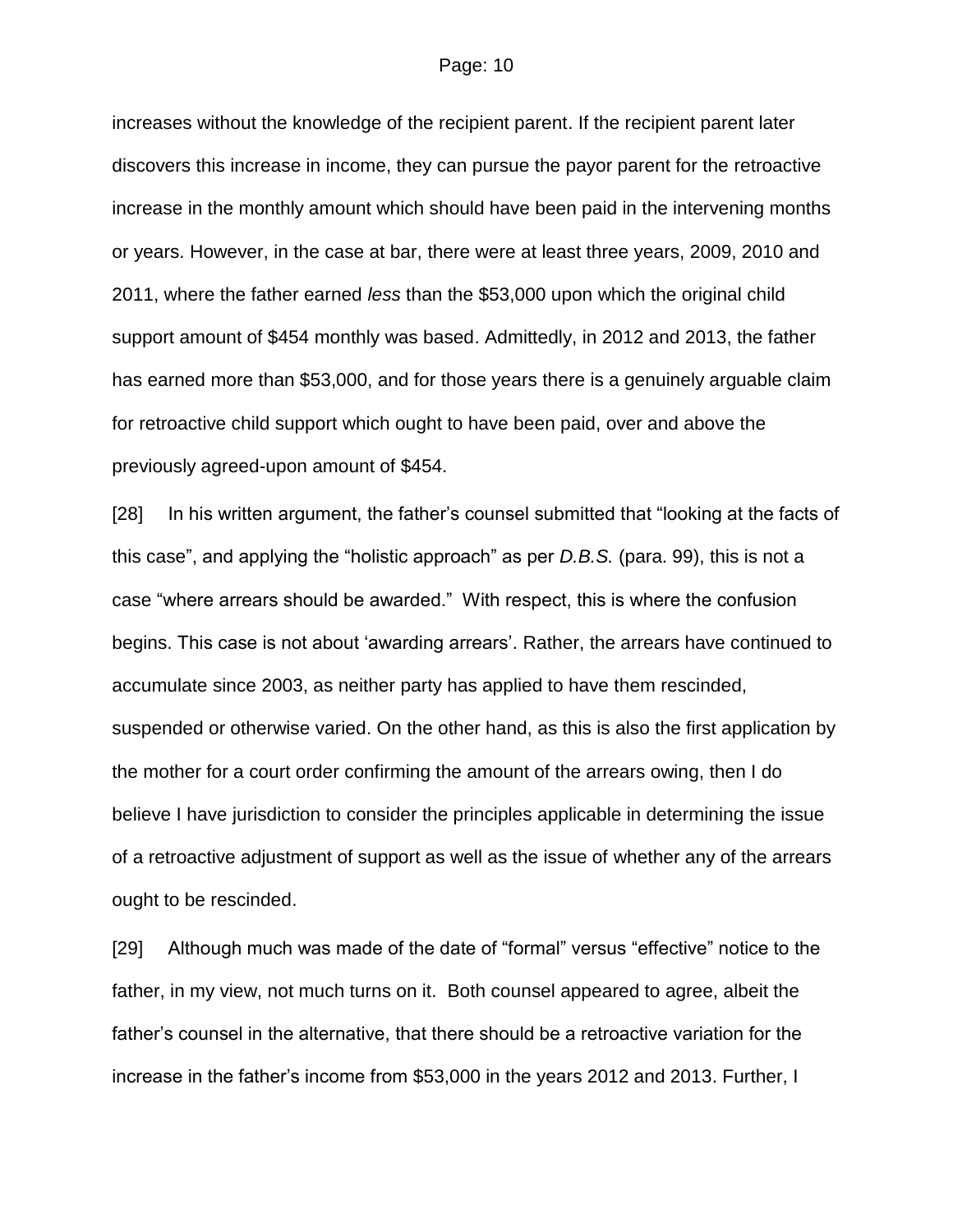understood the mother's counsel to agree that the father should receive the benefit of the reduction in his income from \$53,000 in the years 2009, 2010 and 2011. As stated, this Court does not have income information from the father prior to 2009.

[30] In my view, the fair and reasonable thing to do here is to vary the amount of child support notionally payable by the father, for the years in which his income information is available, to more accurately reflect what he ought to have paid in each of those years. Obviously, in some cases the amount will decrease from \$454 monthly, and in more recent years it will increase, as follows<sup>1</sup>:

| Year | <b>Gross Annual</b><br><b>Income</b> | <b>Monthly Table</b><br><b>Amount</b> | X 12 months |
|------|--------------------------------------|---------------------------------------|-------------|
| 2009 | \$12,686                             | \$33                                  | \$396       |
| 2010 | \$51,762                             | \$477                                 | \$5,724     |
| 2011 | \$18,052                             | \$164                                 | \$1,968     |
| 2012 | \$56,301                             | \$520                                 | \$6,240     |
| 2013 | \$66,887                             | \$620                                 | \$7,440     |

[31] However, for reasons which will soon become obvious, it will be more convenient to set out what the father actually owes when I finally deal with the question of whether any arrears will be rescinded.

## **3. Credit for Equally Shared Residency?**

 $\overline{a}$ 

[32] I have already outlined my approach to this issue at para. 23 of these reasons. It is only necessary at this stage to calculate the amount of the credit due to the father. The father deposed in his affidavit  $# 6$  (para. 7) that the child resided equally between the parties "from February to the end of July" 2013, i.e. a total of six months. In that

 $1$  I have rounded up or rounded down the income numbers to the nearest hundred dollars.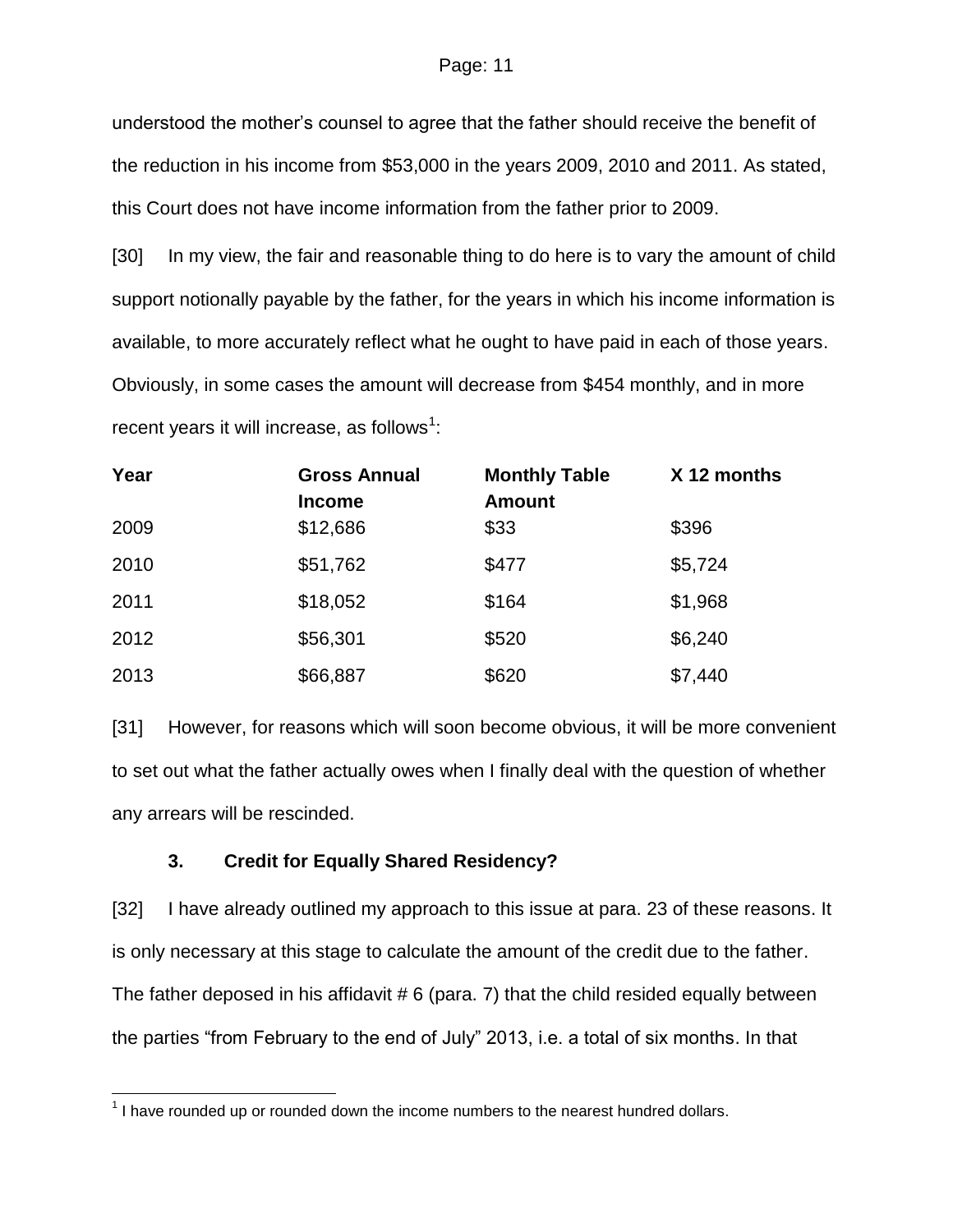year, the father was to have paid \$620 per month in child support, based on his gross annual income of \$66,887. Therefore, he is entitled to a credit of \$3,720 (\$620 x 6).

## **4. Special or Extraordinary Expenses?**

[33] As I understand it, the principal dispute here is over the cost of the child's dance lessons in the years 2011-12 (\$1,853) and 2013-14 (\$1,050). In his affidavit # 6, the father suggested that he was being taken by surprise by the cost of the dance lessons. However, his evidence at para. 15 in this regard was somewhat contradictory. On the one hand, he deposed that he was told that the child had started taking dance lessons in 2011 and remembered clearly that his activities at the time included breakdancing. On the other hand, he suggested that there was "absolutely no communication and discussion" about the dance lessons. In her affidavit # 3, the mother deposed that she called the father in September 2011 about the dance lessons and that he had "no problem" paying half the cost per month (para. 18). The mother also noted that the dance lessons are important for the child, as he has been accepted into the Music, Arts, Dance, and Drama ("MADD") program at the Wood Street School in Whitehorse.

[34] I find as a fact that the father knew of the dance lessons from 2011, and that his professed ignorance that the lessons continued in 2013-14 is due to his own failure to maintain proper communication with the child and the mother about the issue.

[35] The father's counsel submitted that all arrears for special or extraordinary expenses should be disregarded on the basis of "the principle of certainty". This would again seem to be a reference to the factors potentially giving rise to a waiver of retroactive child support, as referred to in *D.B.S.*. However, as I stated above, the principles in *D.B.S.* focus on the potential award of retroactive child support and not on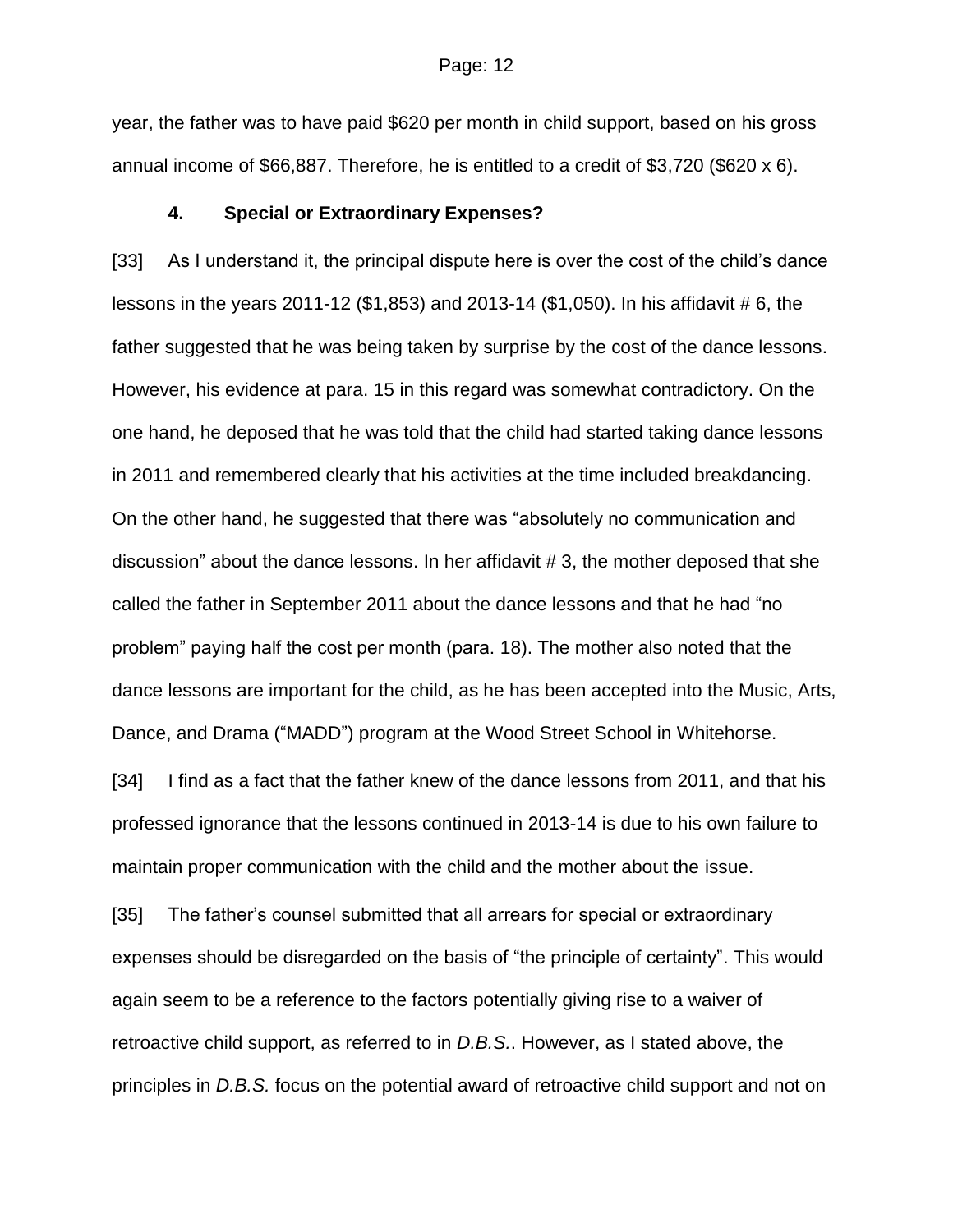the rescission or cancellation of accumulated arrears of child support. In order to obtain

cancellation of arrears, it is necessary to establish prejudice by delay, serious hardship

or unfairness in the circumstances: *Anderson v. Anderson*, 1999 BCCA 147, at para.

10. In *Matthews v. Matthews*, 2007 YKSC 11, Veale J., of this Court, at para. 46,

referred with approval to the decision of the Ontario Court of Appeal in *DiFrancesco v.* 

*Couto* (2001), 56 O.R. (3d) 363, which addressed some of the factors which a court

may consider in exercising its discretion in the rescission of arrears. Veale J.

paraphrased these factors. I will quote them directly as they appear in *DiFrancesco*, at

para. 23:

"The decision to rescind arrears involves consideration of a variety of factors. In *Filipich v. Filipich* [\(1996\), 92 O.A.C. 319](http://www.lexisnexis.com/ca/legal/search/runRemoteLink.do?A=0.1959411649683942&bct=A&service=citation&risb=21_T20077220155&langcountry=CA&linkInfo=F%23CA%23OAC%23vol%2592%25sel1%251996%25page%25319%25year%251996%25sel2%2592%25decisiondate%251996%25) this court noted that some of the factors a court may consider are set out in *Gray v. Gray* [\(1983\), 32 R.F.L. \(2d\)](http://www.lexisnexis.com/ca/legal/search/runRemoteLink.do?A=0.7875233122168989&bct=A&service=citation&risb=21_T20077220155&langcountry=CA&linkInfo=F%23CA%23RFL2%23vol%2532%25sel1%251983%25page%25438%25year%251983%25sel2%2532%25decisiondate%251983%25)  [438](http://www.lexisnexis.com/ca/legal/search/runRemoteLink.do?A=0.7875233122168989&bct=A&service=citation&risb=21_T20077220155&langcountry=CA&linkInfo=F%23CA%23RFL2%23vol%2532%25sel1%251983%25page%25438%25year%251983%25sel2%2532%25decisiondate%251983%25) Ont. (H.C.J.) at p. 441. They are as follows:

- the nature of the obligation to support, whether contractual, statutory or judicial;
- the ongoing financial capacity of the Respondent spouse;
- the on-going need of the custodial parent and the dependent child;
- unreasonable and unexplained delay on the part of the custodial parent in seeking to enforce payment of the obligation, tempered, however, in the case of child support with the fact that such support obligation exists for the child's benefit, is charged with a corresponding obligation to be used by the custodial parent for the child's benefit and cannot be bargained away to the prejudice of the child;
- unreasonable and unexplained delay on the part of the Respondent spouse in seeking appropriate relief from his obligation; and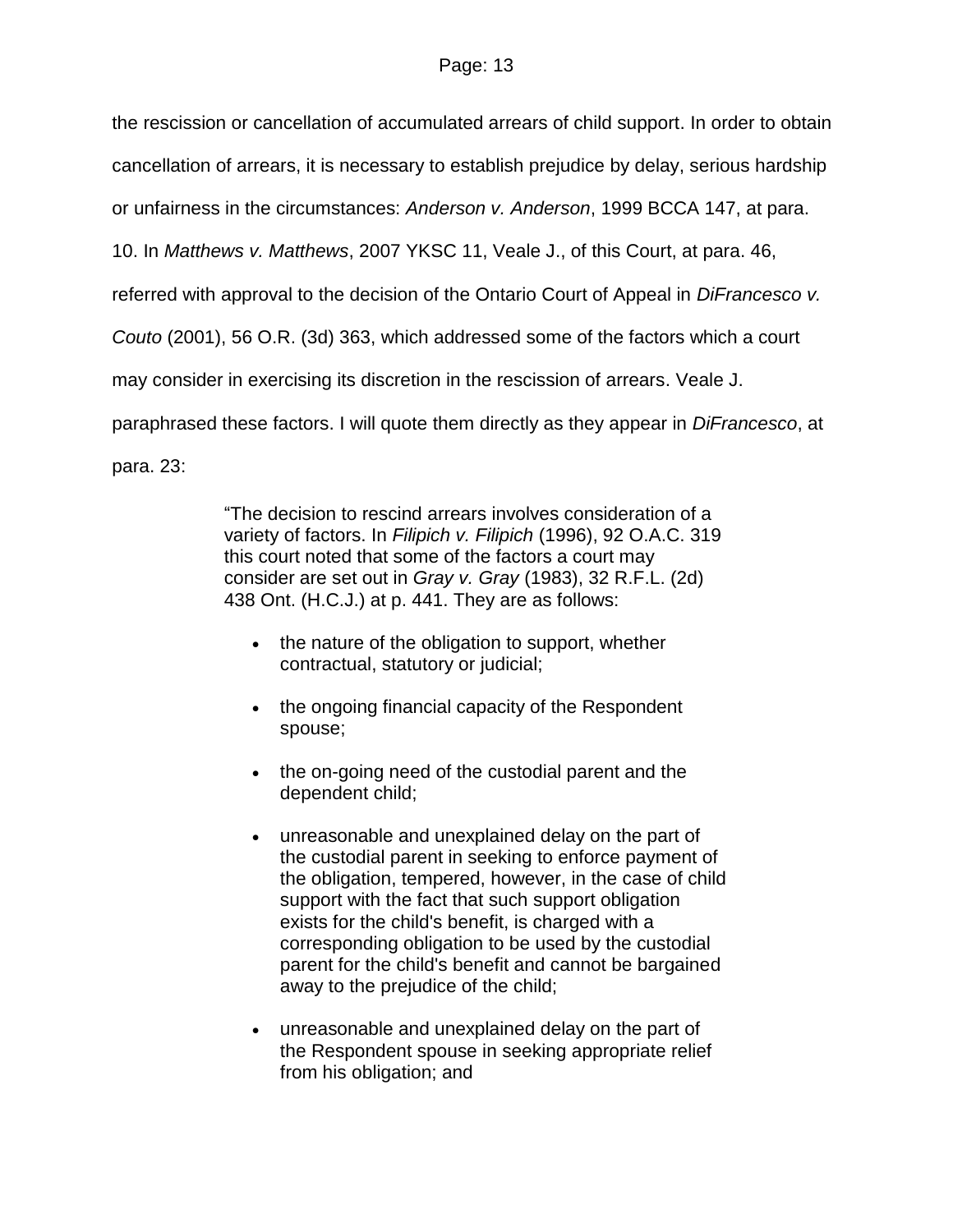where the payment of substantial arrears will cause undue hardship, the exercise of the Court's discretion on looking at the total picture, weighing the actual needs of the custodial parent and child and the current and financial capacity of the Respondent, to grant a measure of relief, where deemed appropriate."

[36] In the case at bar, the father's obligation to pay 50% of the special or extraordinary expenses is contractual, arising from his oral agreement with the mother in late 2000. The father's 2013 gross income was \$66,887, and I find that he has the ongoing financial capacity to meet his obligations in this regard. Admittedly, there has been a delay on the part of the mother in seeking to enforce this payment, a point which I will return to later. However, this has to be tempered with the recognition that the dance lessons appear to be a genuine need for the child and that their continuation would be in his best interests. Further, until now, there has been no move by the father to seek relief from this obligation. Finally, providing that these arrears are paid pursuant to an appropriate payment plan, I am not satisfied that repayment will necessarily cause the father undue hardship.

[37] On the other hand, I must recognize that the father's income in 2011 (\$18,052) was significantly below what it was in 2000 (\$53,000), and below what it has been for the last two full calendar years. In my view, this amounts to evidence of a past inability to pay, which is also a relevant factor in exercising discretion to cancel arrears: *Haisman v. Haisman* (1994), 116 D.L.R. (4<sup>th</sup>) 671 (Alta. C.A.), at para. 25. Accordingly, I am prepared to grant the father some relief for the cost of the dance lessons by reducing his obligation to pay for the 2011-12 period from 50% to 25%. Therefore, the arrears payable will be reduced to \$463 (\$1,853 x 25%).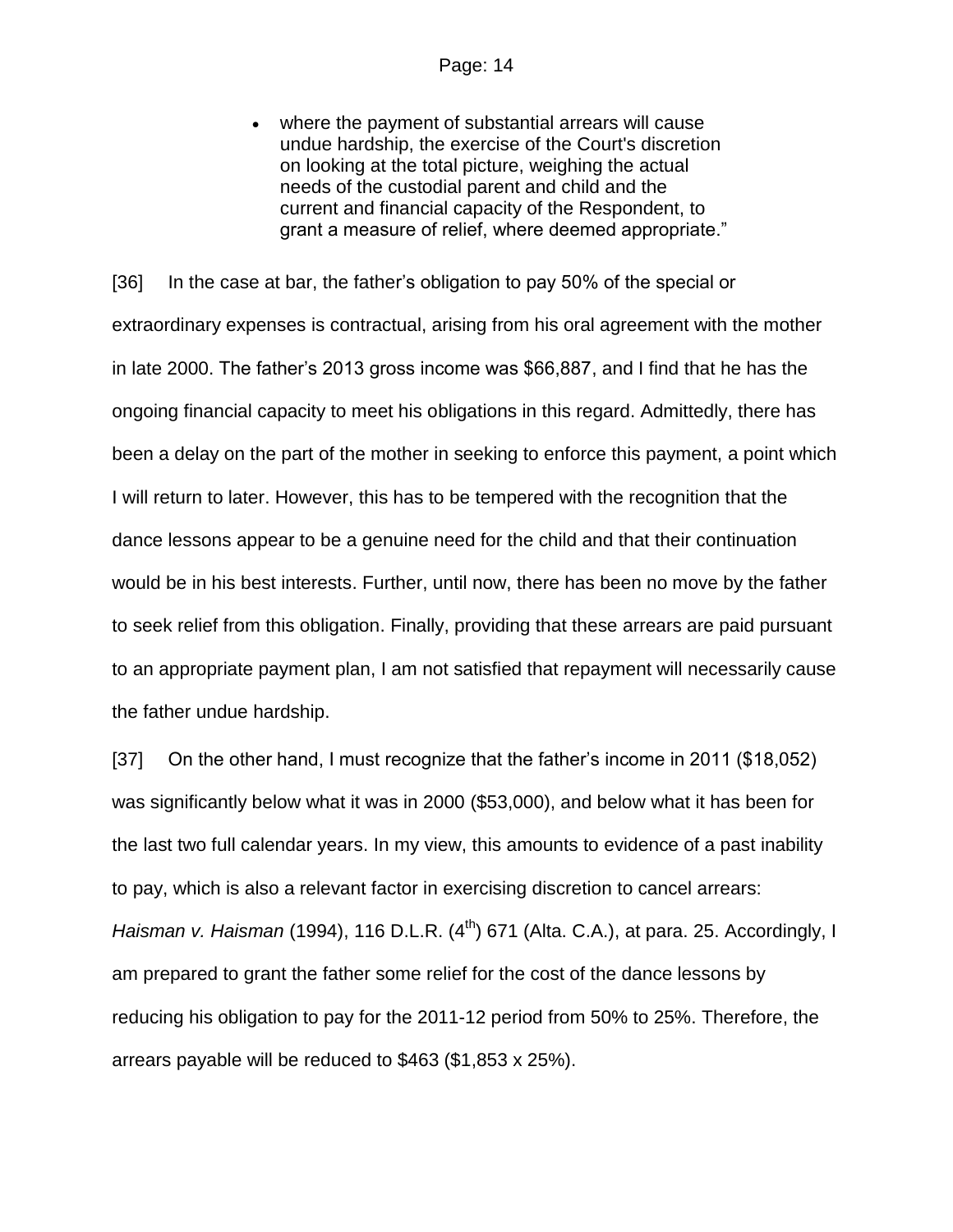[38] The father remains responsible for 50% of the cost of the dance lessons in 2013- 14, i.e. \$525 (\$1,050 x 50%).

[39] The father also objected to paying for 50% of the estimated cost of a new snowboard for the child (\$613). As this expense has not yet been incurred, no arrears are payable. Nevertheless, the dispute needs to be resolved.

[40] The father's objection to the snowboard seems argumentative and exaggerated. In his affidavit # 6, the father claims to be "appalled" that the mother would make such a claim and that "snowboarding [is] a privilege" (para. 16). He also seems to suggest that he should be forgiven for this obligation because he alone purchased the previous snowboard for the child, as well as other miscellaneous sports equipment. The mother responded in her affidavit # 3 that she alone purchased the child's first snowboard, and that the estimate she provided was for a new snowboard on sale, which is "not top of the scale as far as boards go" (para. 20).

[41] I am satisfied that this is a legitimate extraordinary expense for an extracurricular activity under s. 7(1)(f) of the *Child Support Guidelines*. Further, it would appear to be one which is in the child's best interests, and the father's counsel has failed to persuade me that it is unreasonable. Therefore, I expect the father to pay his proportionate share of the expense when it is incurred.

[42] I pause here to note that, although the previous oral agreement was that the parties would equally share the cost of special or extraordinary expenses, both have suggested on this hearing that the sharing of such expenses in the future should be in proportion to their respective incomes. On the assumption that the mother's 2013 gross income was \$81,202 (based on her T4 slip) and noting that the father's gross income for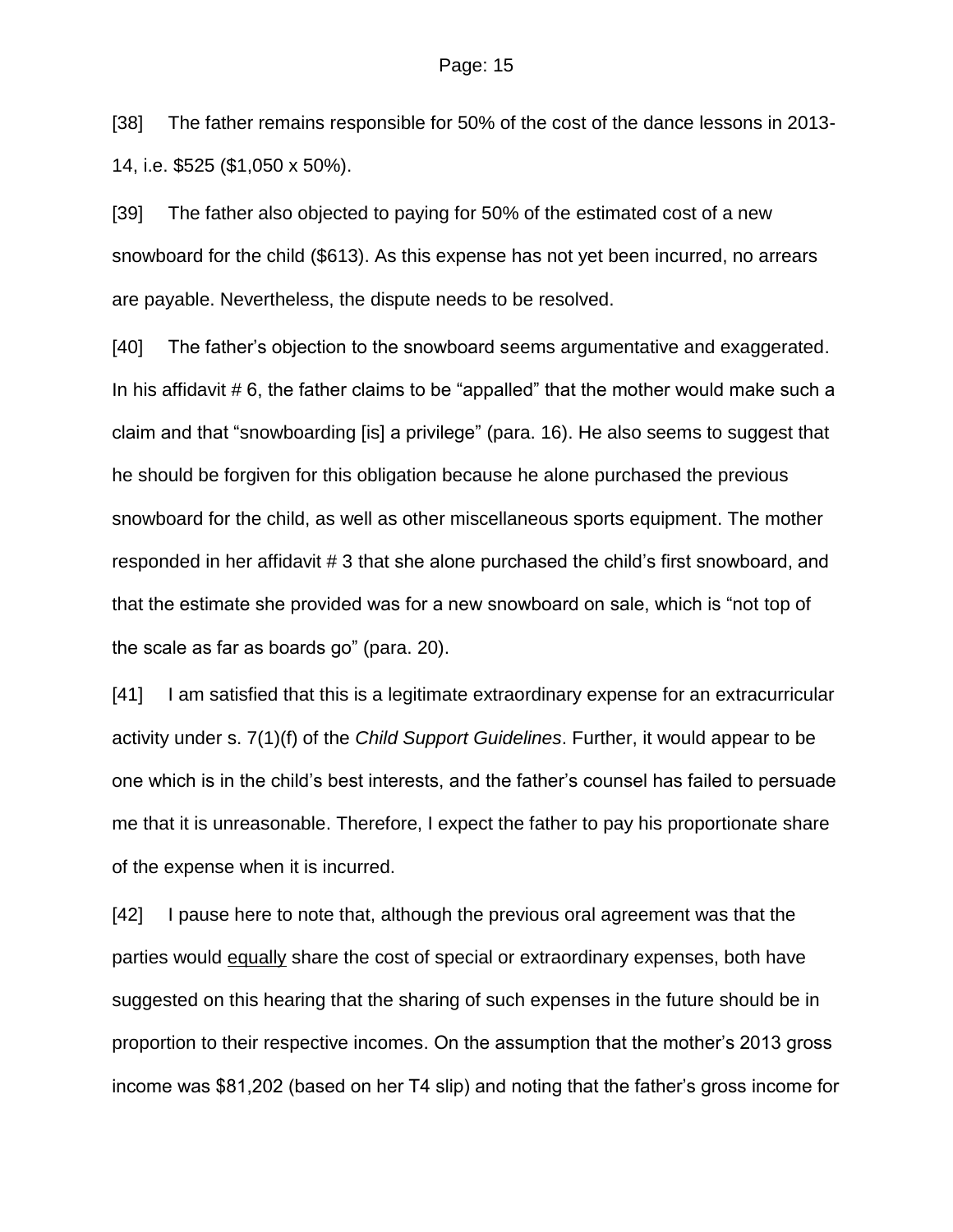the same year was \$66,887, going forward for the next calendar year, the mother should pay 55% and the father should pay 45% of such expenses.

### **5. Arrears Generally?**

[43] The father's counsel submitted that, based upon the "holistic approach" suggested in *D.B.S.* (para. 99), "this is not a case where arrears should be awarded". Once again, this submission is misconceived. The mother is not applying for arrears to be "awarded". Rather, she is applying for the enforcement of past arrears which have already accumulated. Further, in seeking forgiveness of these arrears, the father is effectively asking that they be cancelled or rescinded. *D.B.S.* is not an authority regarding the court's discretion to cancel arrears. Rather, in that regard, I must look to the principles in *DiFrancesco, Haisman,* and *Anderson,* all cited above.

[44] It may be helpful to set out a table which includes what the father ought to have paid in each year since 2003, what he did pay, and the difference owing, before considering the cancellation of any of the arrears:

| Year | <b>Amount Agreed Upon Amount Paid</b><br>or Adjusted to<br><b>Reflect Actual</b><br><b>Income</b> |         | <b>Amount Due</b> |
|------|---------------------------------------------------------------------------------------------------|---------|-------------------|
| 2003 | \$5,448                                                                                           | \$3,300 | \$2,148           |
| 2004 | \$5,448                                                                                           | \$4,890 | \$558             |
| 2005 | \$5,448                                                                                           | \$4,490 | \$958             |
| 2006 | \$5,448                                                                                           | \$4,515 | \$933             |
| 2007 | \$5,448                                                                                           | \$1,235 | \$4,213           |
| 2008 | \$5,448                                                                                           | \$0     | \$5,448           |
| 2009 | \$396                                                                                             | \$700   | (\$304)           |
| 2010 | \$5,724                                                                                           | \$500   | \$5,224           |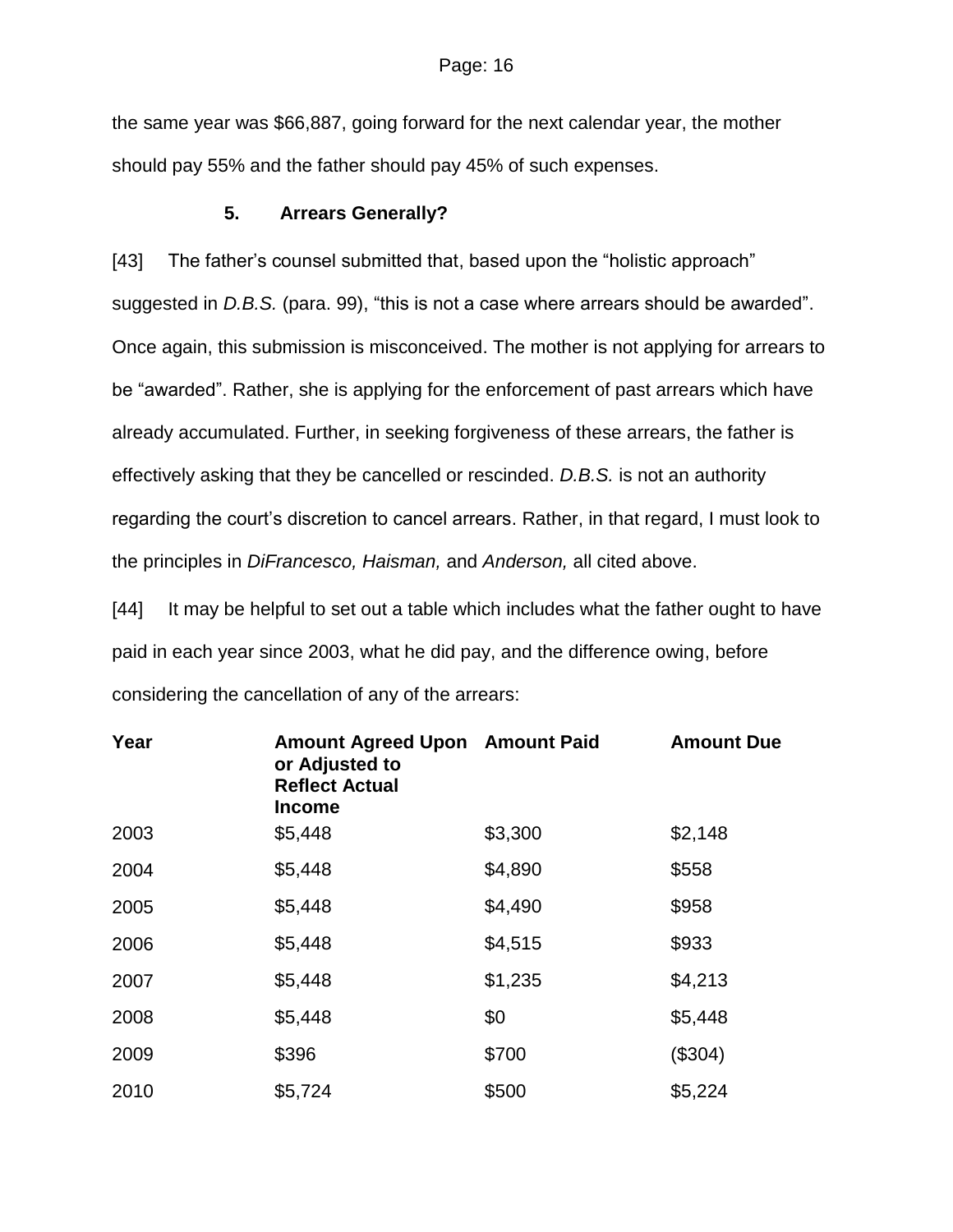| <b>Totals</b> | 54,456  | 25,330  | 29,126    |
|---------------|---------|---------|-----------|
| 2013          | \$7,440 | \$0     | \$7,440   |
| 2012          | \$6,240 | \$2,550 | \$3,690   |
| 2011          | \$1,968 | \$3,150 | (\$1,182) |

[45] Thus, without cancelling any arrears, the father will be required to pay \$29,126, plus his proportionate share of the special or extraordinary expenses, plus his ongoing child support of \$620 per month. Such a result strikes me as one which would no doubt cause the father significant financial hardship.

[46] In addition, I am troubled by the length of time that it has taken the mother to apply to this Court for enforcement of the arrears. In her affidavit # 1, the mother deposed that, given the financial constraints caused by having a handicapped (wheelchair-bound) child from her current marriage she has "never been able to afford the services of a lawyer in respect of the issue of arrears" (para. 13). In her affidavit  $#$ 2, the mother deposed that she could only afford to proceed with this application after her own mother (the "grandmother") agreed to advance funds to retain counsel (para. 23). However, it is clear that the mother had legal counsel in March 2004 when the consent order for interim joint custody and specified access was made. While the arrears were apparently not significant at that time (\$784), I infer from all of the mother's evidence that the father's failure to pay on a regular basis and his failure to provide her with annual financial information has been a problem from the very beginning. In particular, in her affidavit # 1, at para. 6, the mother deposed:

> "Since the plaintiff agreed to pay child support back in 2001, he failed to pay on a regular basis. He also failed to provide me annually with information on his income. I only started to keep record of his payments since May 2003, because of the fact that he kept missing payments on a regular basis."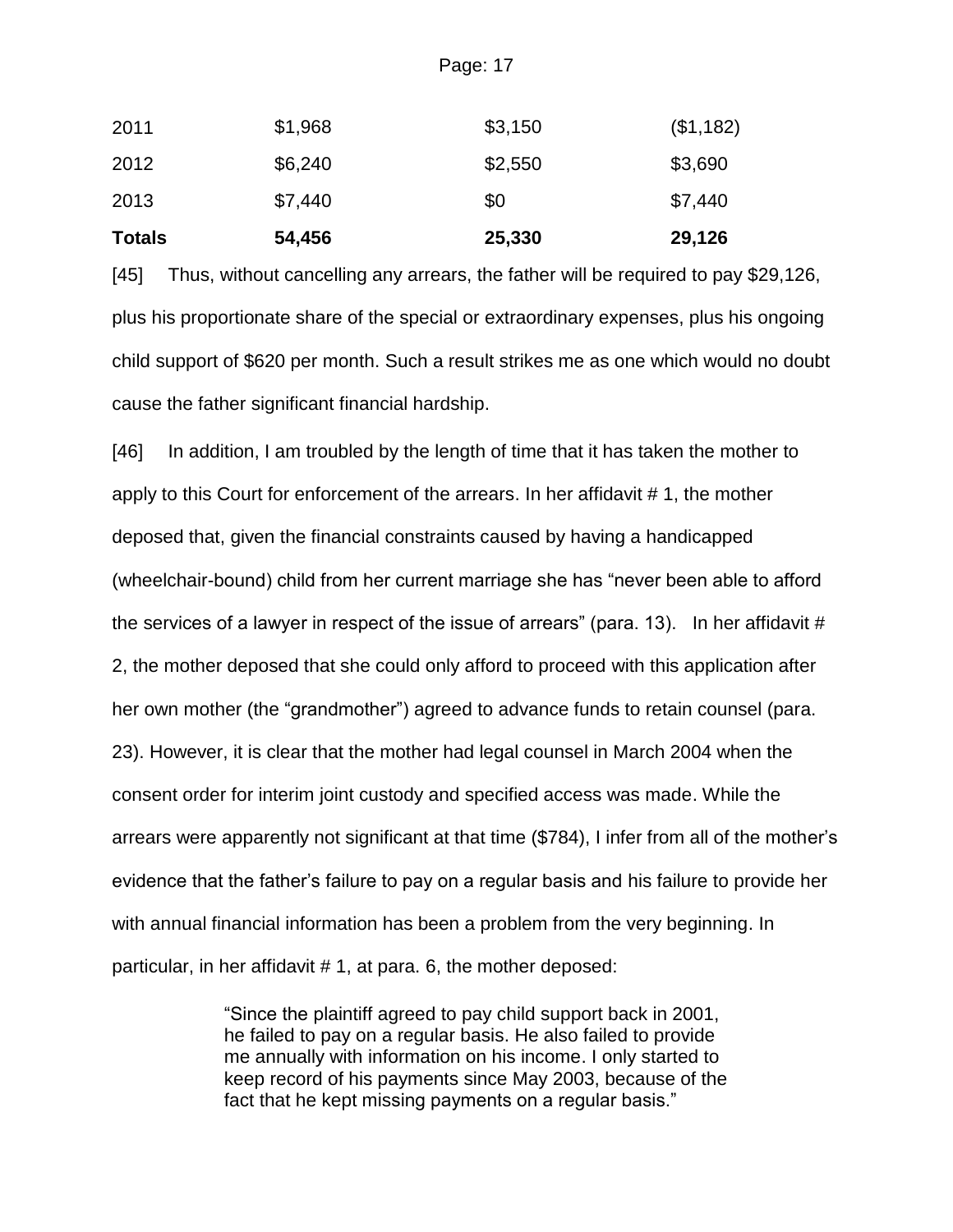That evidence was uncontradicted by the father, and I therefore accept it as fact.

[47] Given this, it is difficult to understand why the mother failed to pursue the issue of arrears at the time of the March 2004 order. Clearly, she was able to retain counsel at that time, contrary to her assertion that she has "never been able to afford the services of a lawyer" to deal with the issue of child support. Further, it appears that the relationship between the mother and grandmother is a good one, and that the latter is a person of financial means. In the mother's affidavit # 3, there is reference to the grandmother building a retirement home on the mother's property. I infer from this that the mother likely could have approached the grandmother much earlier for financial assistance to pursue enforcement of the arrears. Yet, the mother has provided little or no explanation for why she waited approximately 12 years to do so.

[48] Lastly, the father's evidence about his financial difficulties over the years is uncontradicted by the mother. He has deposed that he works mainly seasonally as a heavy equipment operator and that his profession is very unstable. When there is no work in the Yukon, he attempts to seek work elsewhere, which has required him to relocate temporarily to British Columbia and Alberta at different times. The work is also weather dependent. Furthermore, as I indicated above, the father experienced significant financial difficulties beginning in the summer of 2006, due to medical reasons. These difficulties would seem to have continued until the summer of 2007, as he was facing severe financial hardship and credit problems. In that same year the grandfather began to suffer from dementia and had a stroke. The father then returned to the Yukon from British Columbia to help his mother take care of the grandfather in December 2008. The father then claimed compassionate Employment Insurance in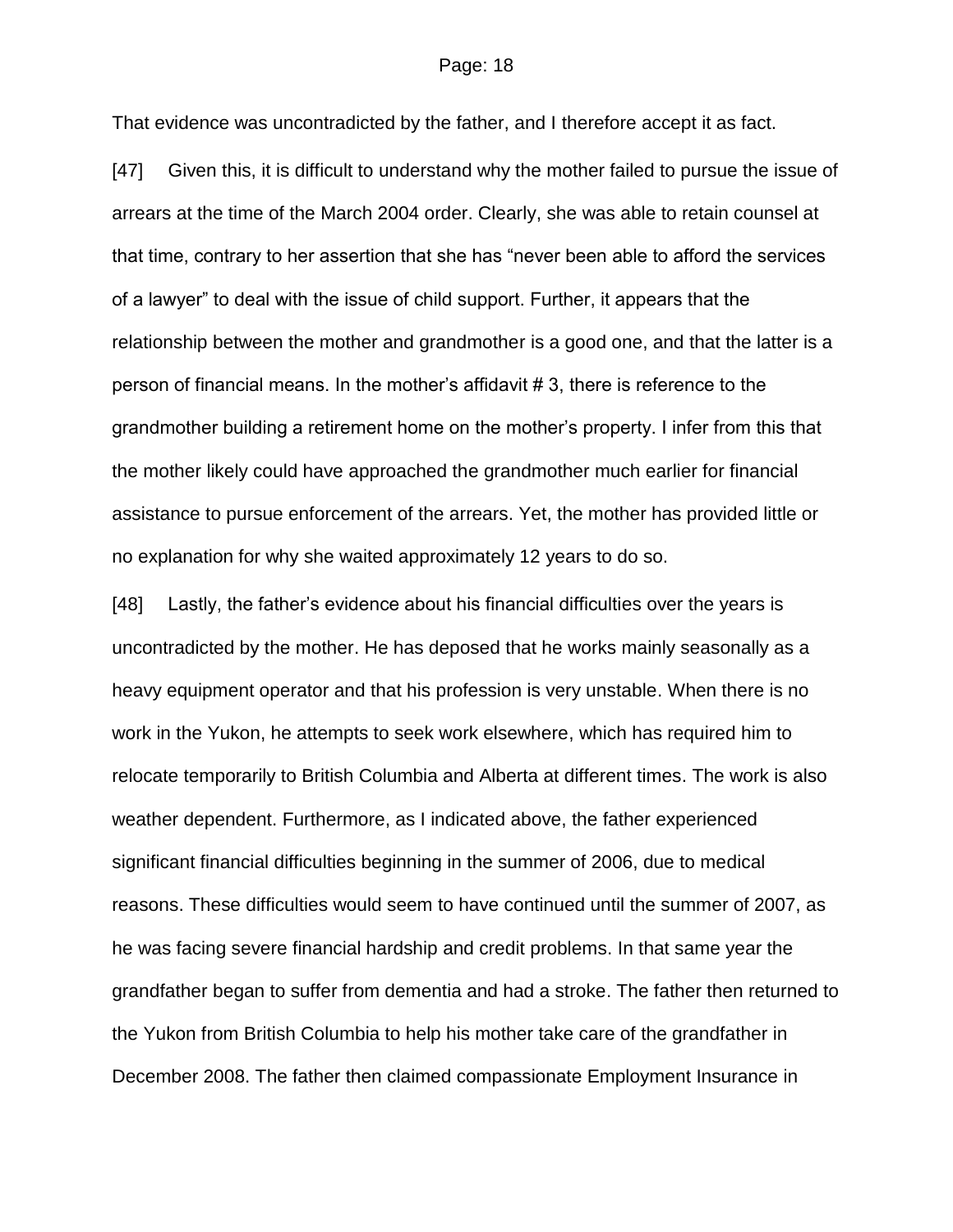2009 when the grandfather's health was deteriorating and he was helping to care for him. The grandfather, the father's nephew and the father's brother all died in 2009. The father also spent 2009 clearing the grandfather's acreage in order to sell the property for his mother. The father then started a relationship with his current wife 2010 and was struggling to get back on his feet financially to prepare for the arrival of their first child in 2011.

[49] It seems reasonable to infer that cumulatively these difficulties adversely affected the father's ability to pay child support over the period from approximately 2006 to 2011: see *Heisman*, cited above, at para. 25. Accordingly, it is my view that the father is entitled to a measure of relief for these years. It is also noteworthy that, after adjusting retroactively for the father's documented and significantly reduced gross income in each of the years 2009 and 2011, the father actually paid more in child support than he ought to have. In the circumstances, it is difficult to do more than try and achieve some retrospective 'rough justice' here. I resolve the matter by cancelling the arrears accumulated over the years 2006 to 2011 (\$14,332) and subtracting that sum from the total of \$29,126, to produce a revised total of \$14,794. I note that this continues to account for the credit to the father for his 'overpayments' in 2009 in 2011.

[50] The father's financial statement, sworn on November 18, 2013, indicates that his monthly expenses total \$4,080. These include a total of \$325 month in discretionary spending on alcohol and tobacco. The father's 2013 tax return indicates that he has "net income" of \$64,596, or \$5,383 monthly. On its face then, there would seem to be a difference of approximately \$1,300 between the father's net monthly income and his total monthly expenses. However, from that amount, he will be required to pay \$620 per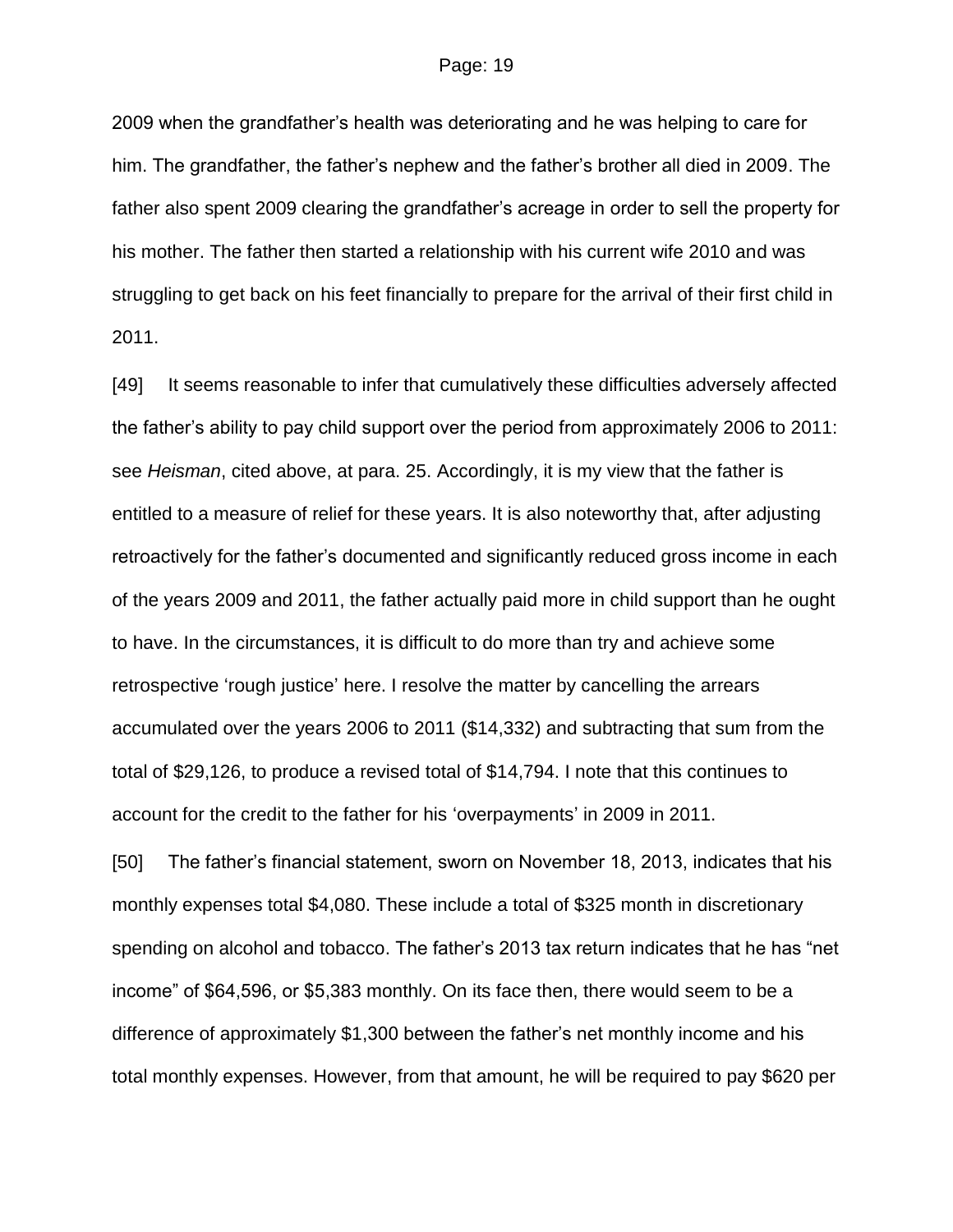month for prospective child support, plus 45% of the special or extraordinary expenses. I also bear in mind that those special or extraordinary expenses are likely to be significant in the near-term. They will include 25% of the 2011-12 dance lessons (\$1,853 x 25%= \$463), 50% of the 2013-14 dance lessons (\$1,050 x 50%=\$525) and 45% of the estimated cost of the new snowboard (\$613 x 45%= \$275). In addition, there is the potential of a significant expense associated with the child's upcoming school trip to New York City, which the mother has said will cost the father \$1,796 up front, subject to later reimbursement. (I make no order with respect to this trip, as the father has not yet had an opportunity to respond to this information in the mother's affidavit # 3.)

[51] In all of the circumstances, and again applying some rough justice, I conclude that the father must repay the arrears of child support of \$14,794 at the rate of \$250 per month, in addition to the amount he is required to pay for ongoing prospective child support.

### **CONCLUSION**

[52] Based on the father's 2013 gross income of \$66,887, he is required to pay ongoing monthly child support of \$620, commencing January 1, 2014.

[53] Retroactively, based on the same income, the father ought to have paid a total of \$7,440 in monthly child support in 2013. Further, based on the father's 2012 gross income of \$56,301, he ought to have paid a total of \$6,240 in monthly child support. However, as these retroactive variations have been taken into account in assessing the arrears due, there is no need for a separate order in this regard.

[54] The father is entitled to a credit of \$3,720 (\$620 x 6 months) for the time when the child was residing equally with the parties from February to the end of July 2013.